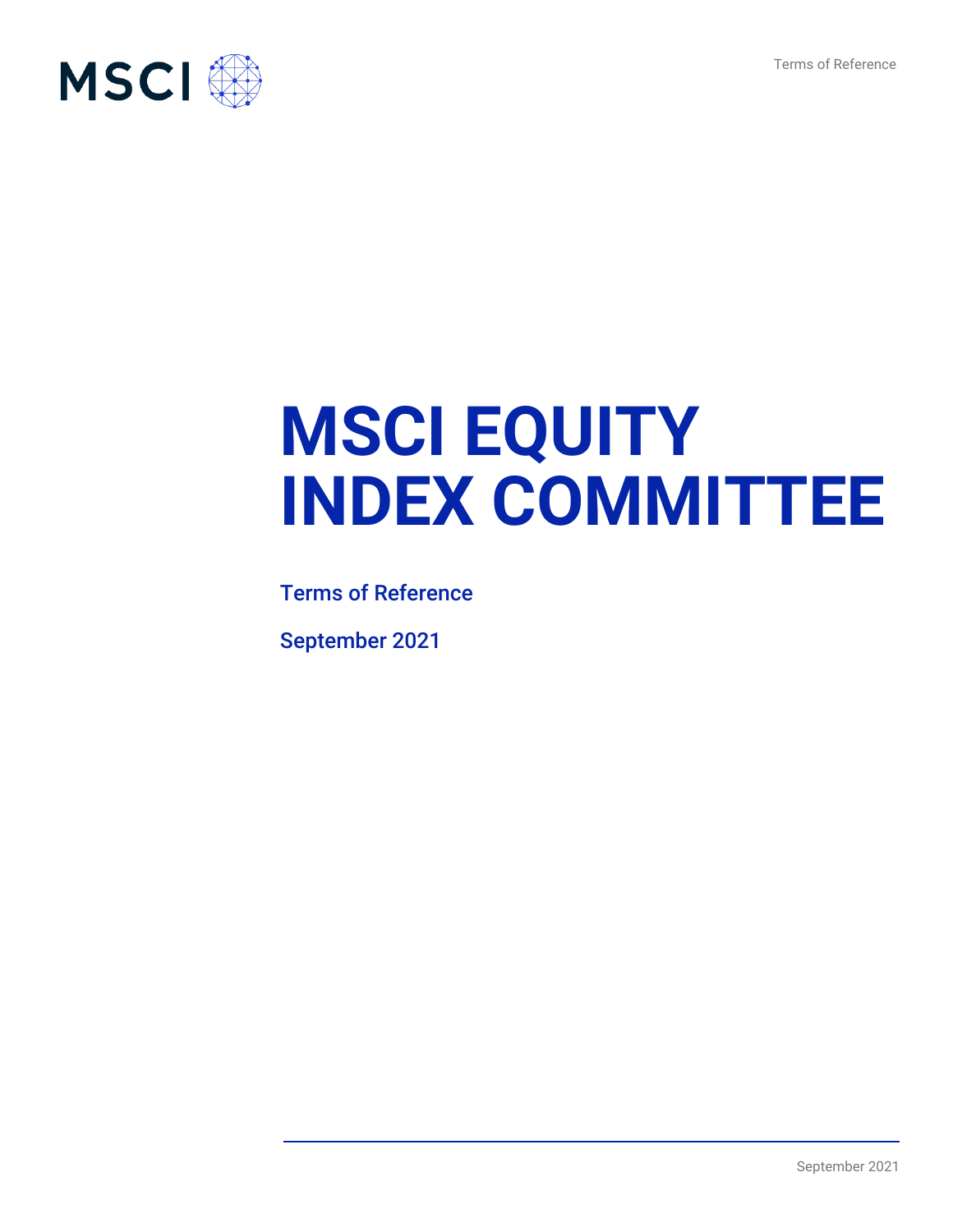

| <b>Contents</b> | General                    | 3              |
|-----------------|----------------------------|----------------|
|                 | The Equity Index Committee | $\overline{4}$ |
|                 | Description                | $\overline{4}$ |
|                 | Responsibility             | $\overline{4}$ |
|                 | Composition                | 5              |
|                 | <b>Meetings</b>            | 5              |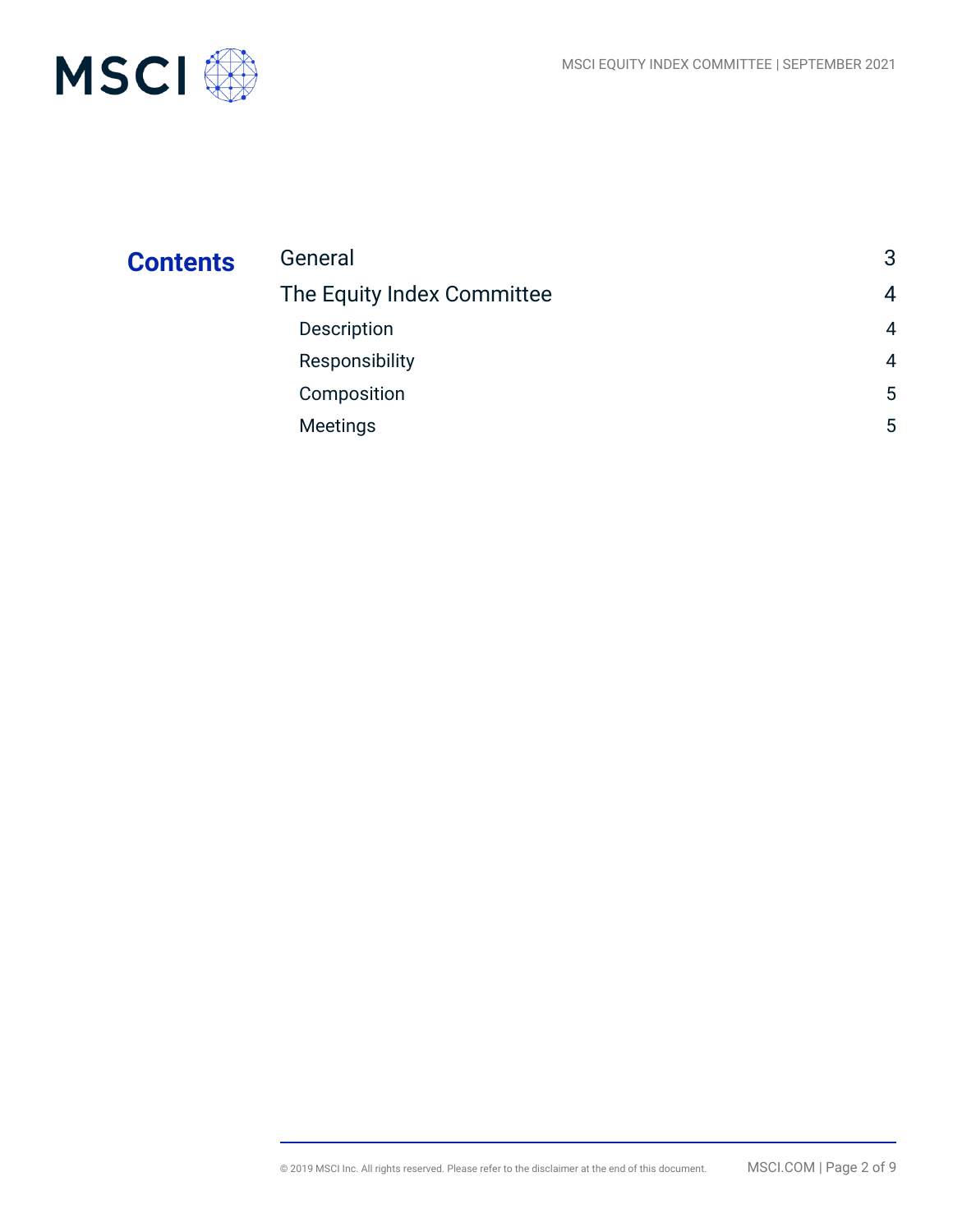

## **General**

MSCI uses a committee structure to provide overall oversight and governance for the design, calculation and maintenance of MSCI indexes<sup>1</sup> as follows:

- Oversight as required by the EU benchmark regulation and any similar post-Brexit UK regulation (collectively, the "BMR") is provided by the BMR Oversight Committee ("OC").
- A Risk and Regulatory Committee presides over operational and business risk and regulatory compliance matters.
- The Index Policy Committee ("IPC") presides over major methodology developments and changes as well as equity market classification decisions, and is an escalation point for any index committee.
- An Index Committee presides over the development, review and interpretation of index methodologies and other matters described in the relevant terms of reference.

All the committees are staffed solely by MSCI group company employees with extensive relevant experience.

All committee members are expected to act with integrity as is required of all our employees according to our Code of Ethics and Business Conduct posted on [www.msci.com](http://www.msci.com/), and are subject to MSCI's compliance policies, including with respect to confidential information and relevant Chinese Walls.

All decisions taken by the committees are the responsibility of their members.

MSCI believes that its editorial and operational independence is critical to its objectivity, efficiency and avoiding conflicts of interest.

 $1$  For the purpose of this document, "indexes" refer to MSCI equity and blended indexes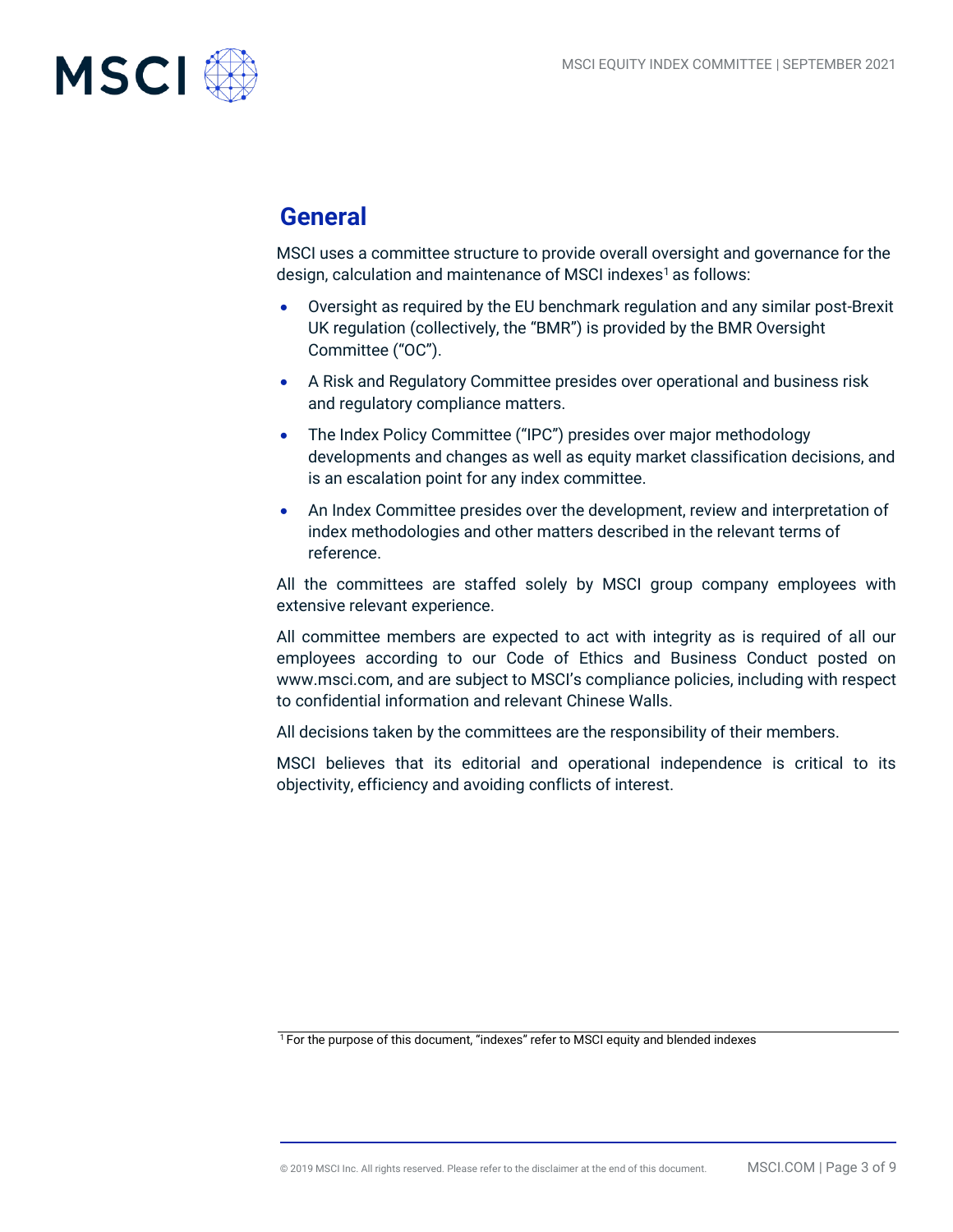

## **The Equity Index Committee**

## **Description**

For MSCI`s equity and blended indexes the index committee is known as the Equity Index Committee ("EIC").

The EIC presides over the development, review and interpretation of index methodologies. Both MSCI equity indexes as well as blended indexes, which combine MSCI equity indexes with indexes representing other asset classes or indexes, fall under responsibility of the EIC.

These terms of reference are reviewed and approved by the OC annually.

## Responsibility

The key responsibilities of the EIC include, but are not limited to, the following:

- Review and approve new methodologies, including methodology books, methodology changes and market reclassifications.
- Review and approve the results of the regular index rebalancings for the Global Investable Market Indexes.
- Review and approve the results of regular index rebalancing of indexes governed by other methodologies, as escalated by index research. Provide the IPC with highlights of rebalancing results.
- Review and approve complex or exceptional corporate event treatment that cannot be addressed by current methodologies, escalated by the Corporate Events team.
- Review and approve all proposals for equity index terminations not directly as a result of a methodology. Some index terminations may be escalated to the IPC.
- Approve or propose consultations, review feedback, and decide if methodology changes are needed.
- Determine what changes are significant after considering relevant factors such as operational impact on market participants and estimated turnover and transaction costs associated with the changes.
- Review and approve the MSCI Index Policies document.
- Delegate signoffs and decisions to sub-committees and functional teams for index changes that strictly follow the methodologies.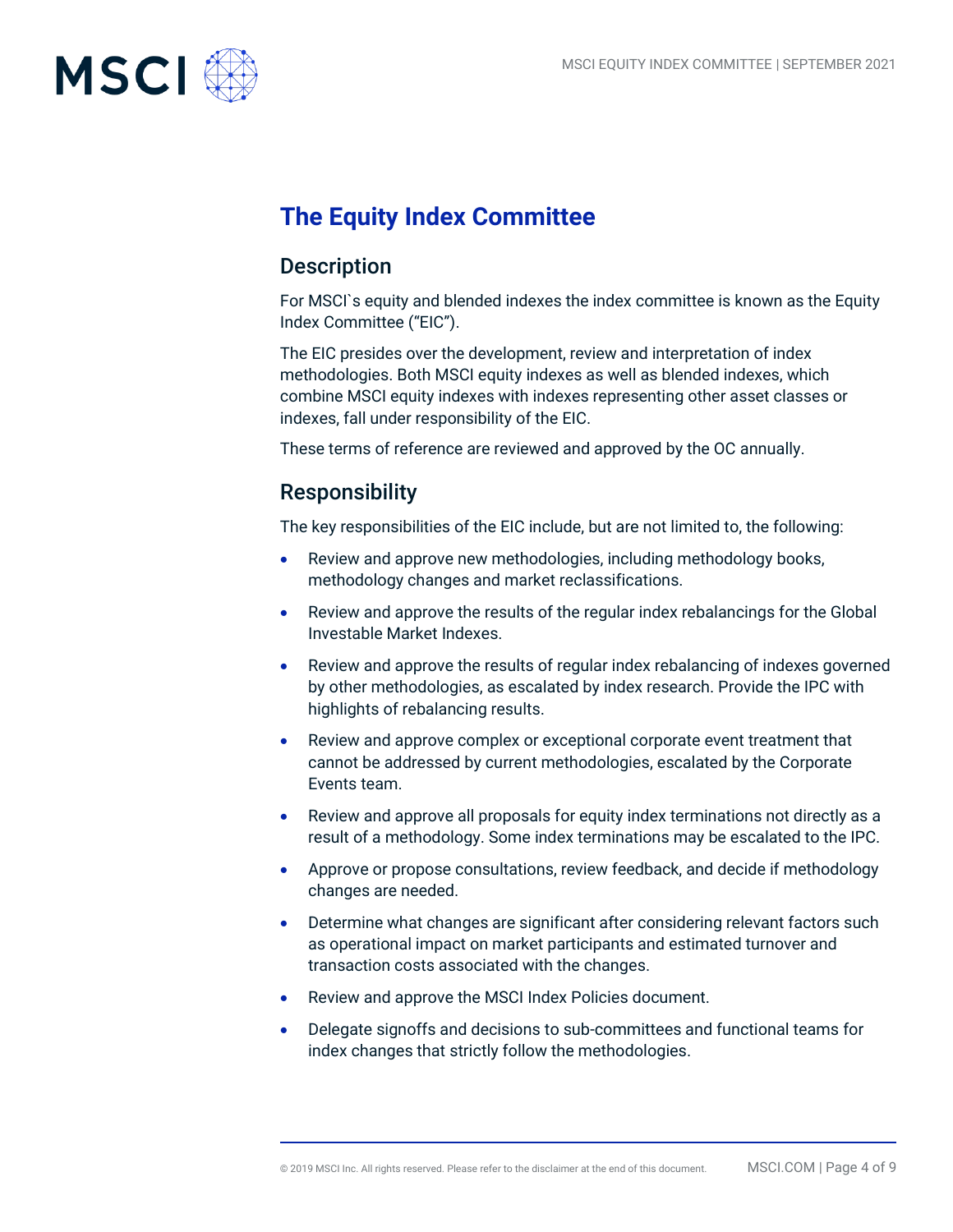

• May elect to escalate issues to the IPC for changes that it deems major or in cases where there is no agreement / decision. All market classification decisions are escalated to the IPC.

## Composition

- The EIC is composed of six voting members with significant experience and seniority selected from MSCI's Index Research.
- The EIC may elect to add non-voting members selected from MSCI's Index Research and Data teams. Designated non-voting members may act as a substitute if no quorum is reached.
- Changes to voting members are proposed by the EIC and approved by the IPC.

### Meetings

- The EIC is scheduled to meet once a week. In addition, the EIC meets on an adhoc basis if required.
- Regular meetings require the attendance of at least three members. Plenary meetings require the attendance of the IPC Chair and all members of the EIC. In case no quorum<sup>2</sup> can be reached, designated non-voting members may act as a substitute.
- Topics are requested by members or other parties. If there are no topics or no quorum, the meeting is cancelled.
- The agendas for all EIC meetings contain the date, time, expected attendees and topics. All topics presented at the EIC generally have supporting documents.
- Generally, the minutes of all EIC meetings contain the date, time, attendees, topics discussed and decisions made. The secretary will record minutes of each meeting, which will be retained for at least five years.

In instances when an EIC decision is required prior to a regular meeting and scheduling an ad-hoc EIC meeting is not possible, such decision may be reached via email communication, provided at least three members of the EIC explicitly approve a proposal. New index methodologies not requiring detailed discussion may also be approved via email communication, based on circulated methodology documents and/or additional supporting materials. In case of exceptionally time critical, typically

<sup>&</sup>lt;sup>2</sup> Three voting EIC members are required to constitute quorum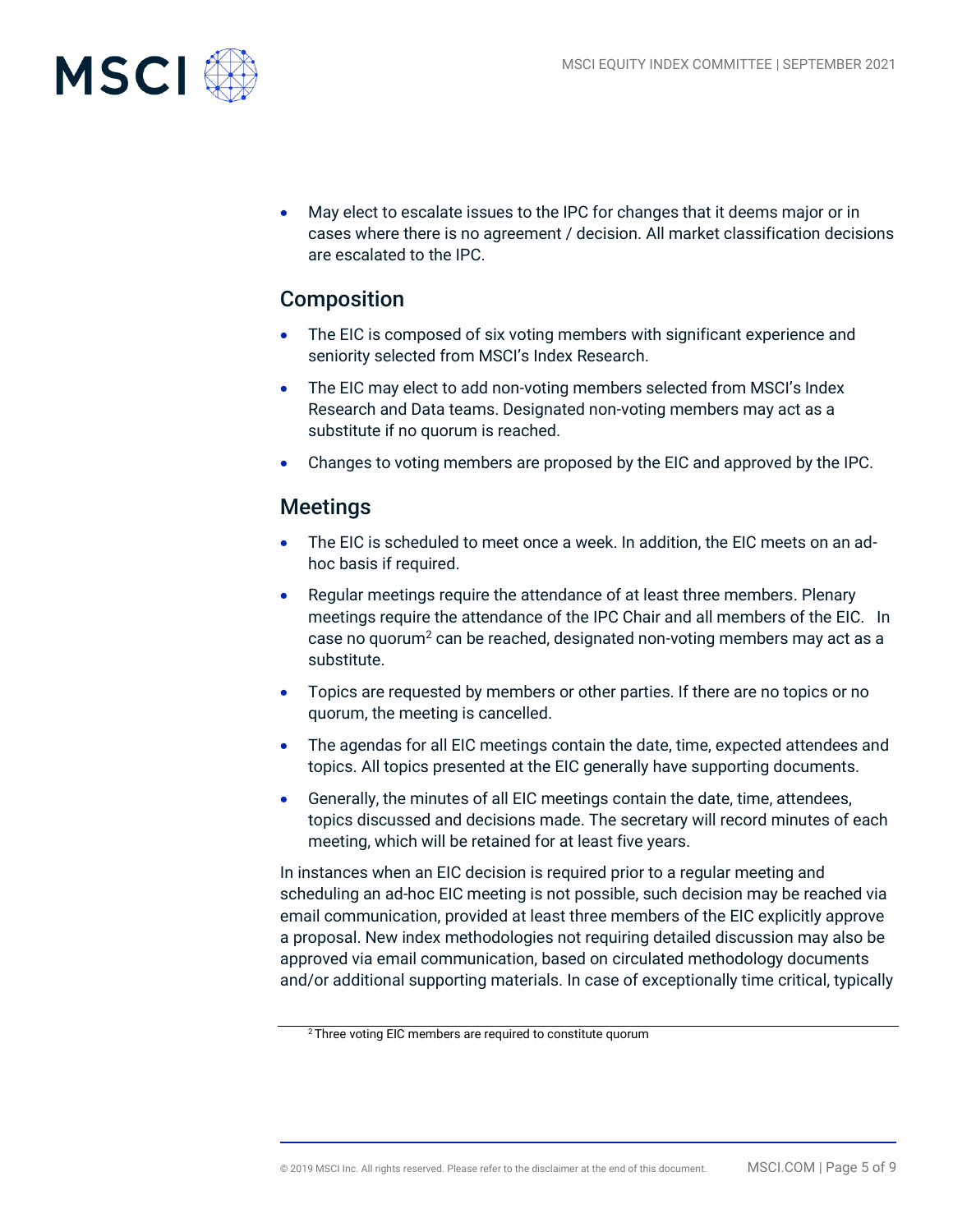

market driven topics, consent of two EIC members is sufficient. In case no quorum can be reached within 24 hours, designated non-voting members may act as a substitute. Topics for which non-voting members acted as a substitute are brought to attention of the EIC at the next scheduled meeting.

#### February 2018 updates:

#### Responsibility

• clarification on the role of the Index Equity Committee (EIC) in index termination decisions

#### Meetings

• change in the EIC voting rules in the cases when quorum cannot be reached

#### August 2018 updates:

#### Meetings

• clarification on the definition of quorum

#### February 2019 updates:

#### Responsibilities

• clarification on the new methodology book approvals

#### Meetings

• clarification on the definition of quorum

#### June 2019 updates:

#### Responsibilities

• clarification on the key responsibilities of the EIC

#### November 2020 updates:

#### Composition

• clarification on the composition of the EIC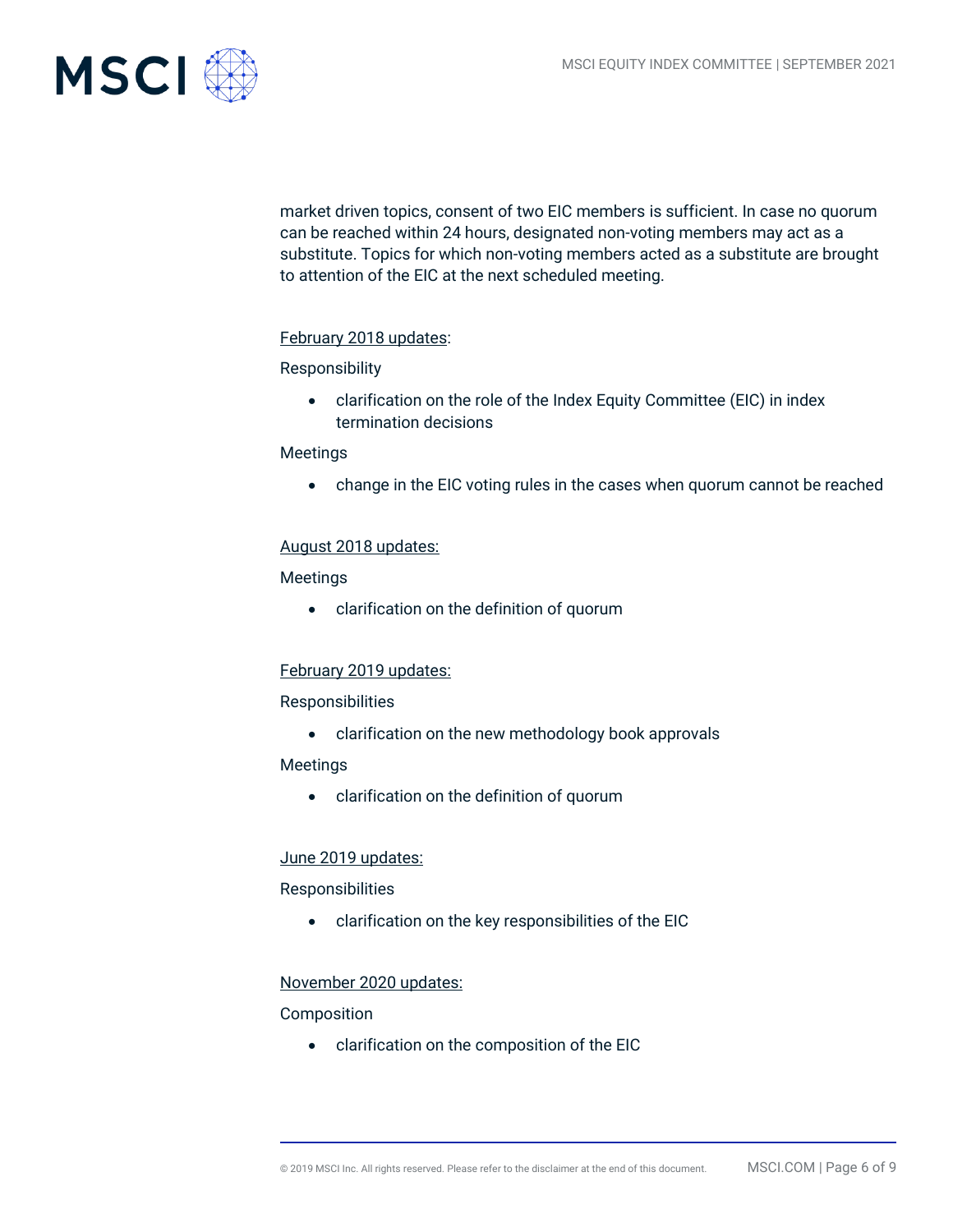

#### September 2021 updates:

Composition

• clarification on the composition of the EIC

## **Contact us AMERICAS**

clientservice@msci.com

| Americas        | 1888 588 4567 *  |
|-----------------|------------------|
| Atlanta         | + 1 404 551 3212 |
| Boston          | +1 617 532 0920  |
| Chicago         | + 1 312 675 0545 |
| Monterrey       | +52 81 1253 4020 |
| <b>New York</b> | +12128043901     |
| San Francisco   | +14158368800     |
| São Paulo       | +55 11 3706 1360 |
| Toronto         | + 1 416 628 1007 |

Thailand 0018 0015 6207 7181 \* Tokyo + 81 3 5290 1555  $* =$  toll free

#### EUROPE, MIDDLE EAST & AFRICA

| Cape Town | +27 21 673 0100  |
|-----------|------------------|
| Frankfurt | +496913385900    |
| Geneva    | +41 22 817 9777  |
| London    | +44 20 7618 2222 |
| Milan     | +39 02 5849 0415 |
| Paris     | 0800 91 59 17 *  |

#### ASIA PACIFIC

| China North | 10800 852 1032 *  |
|-------------|-------------------|
| China South | 10800 152 1032 *  |
| Hong Kong   | + 852 2844 9333   |
| Mumbai      | +91 22 6784 9160  |
| Seoul       | 00798 8521 3392 * |
| Singapore   | 800 852 3749 *    |
| Sydney      | +61290339333      |
| Taipei      | 008 0112 7513 *   |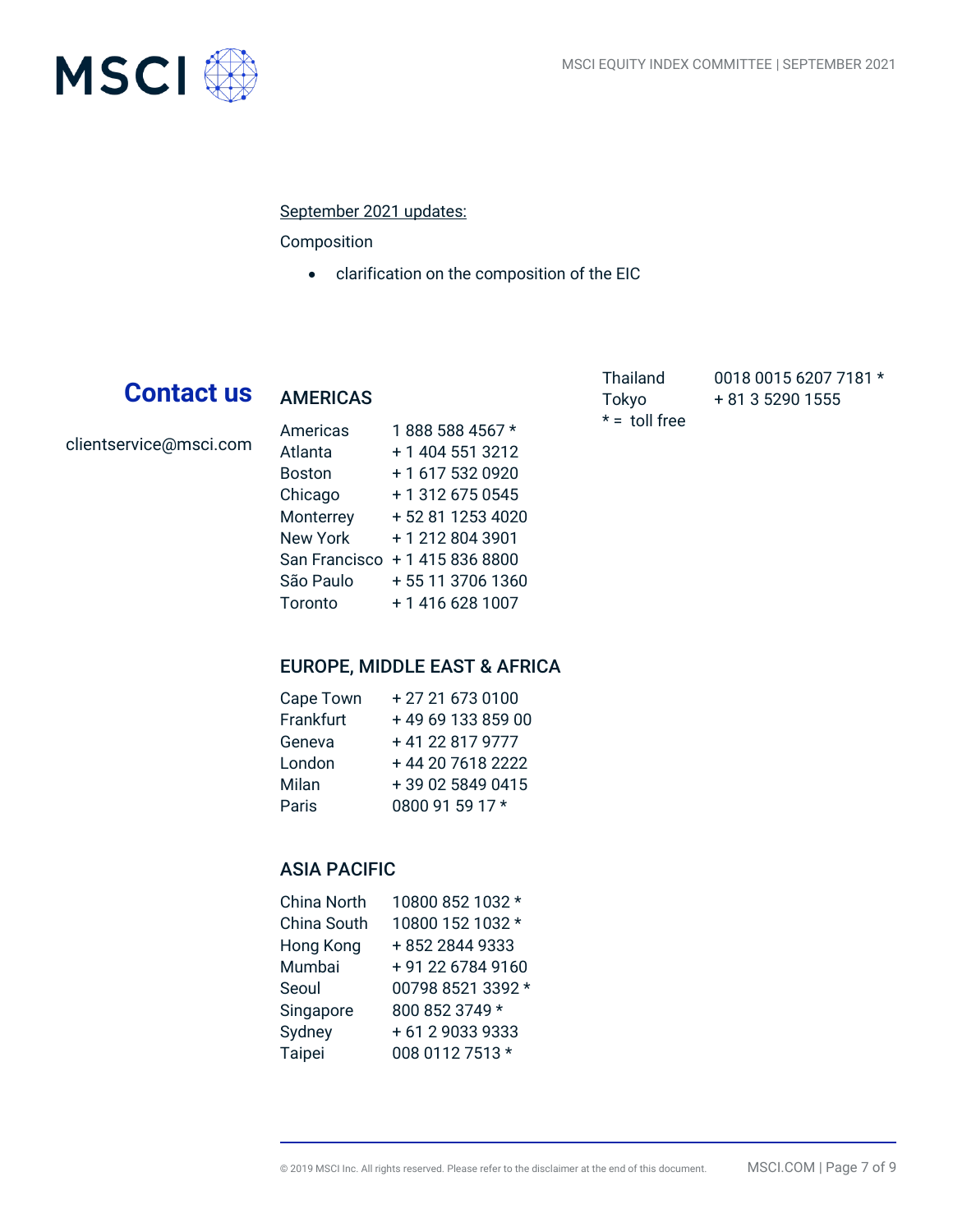

#### ABOUT MSCI

MSCI is a leading provider of critical decision support tools and services for the global investment community. With over 45 years of expertise in research, data and technology, we power better investment decisions by enabling clients to understand and analyze key drivers of risk and return and confidently build more effective portfolios. We create industry-leading research-enhanced solutions that clients use to gain insight into and improve transparency across the investment process.

To learn more, please visit www.msci.com.